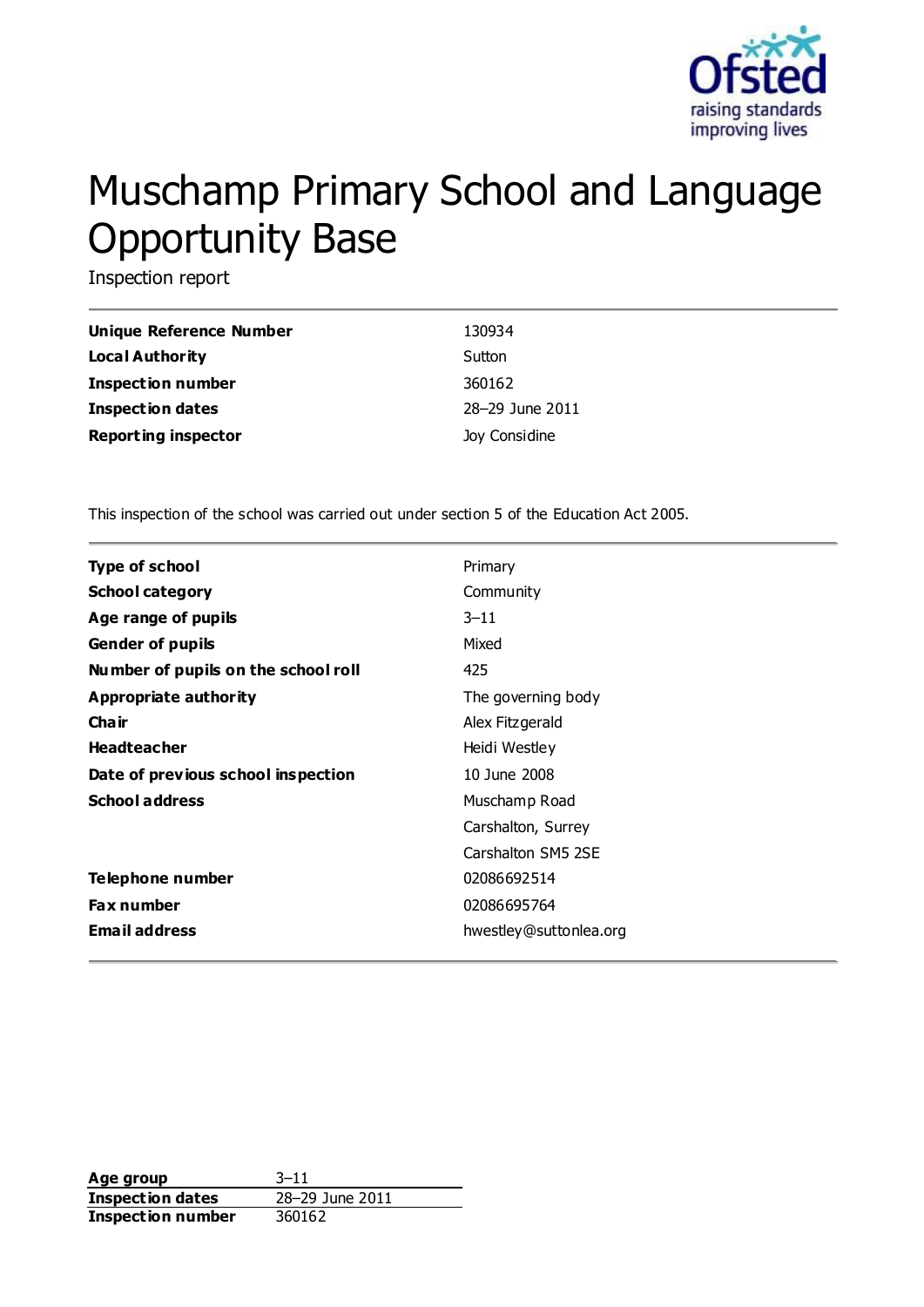The Office for Standards in Education, Children's Services and Skills (Ofsted) regulates and inspects to achieve excellence in the care of children and young people, and in education and skills for learners of all ages. It regulates and inspects childcare and children's social care, and inspects the Children and Family Court Advisory Support Service (Cafcass), schools, colleges, initial teacher training, work-based learning and skills training, adult and community learning, and education and training in prisons and other secure establishments. It assesses council children's services, and inspects services for looked after children, safeguarding and child protection.

Further copies of this report are obtainable from the school. Under the Education Act 2005, the school must provide a copy of this report free of charge to certain categories of people. A charge not exceeding the full cost of reproduction may be made for any other copies supplied.

If you would like a copy of this document in a different format, such as large print or Braille, please telephone 0300 123 4234, or email **[enquiries@ofsted.gov.uk](mailto:enquiries@ofsted.gov.uk)**.

You may copy all or parts of this document for non-commercial educational purposes, as long as you give details of the source and date of publication and do not alter the documentation in any way.

To receive regular email alerts about new publications, including survey reports and school inspection reports, please visit our website and go to 'Subscribe'.

Royal Exchange Buildings St Ann's Square Manchester M2 7LA T: 0300 123 4234 Textphone: 0161 618 8524 E: **[enquiries@ofsted.gov.uk](mailto:enquiries@ofsted.gov.uk)**

W: **[www.ofsted.gov.uk](http://www.ofsted.gov.uk/)**

© Crown copyright 2011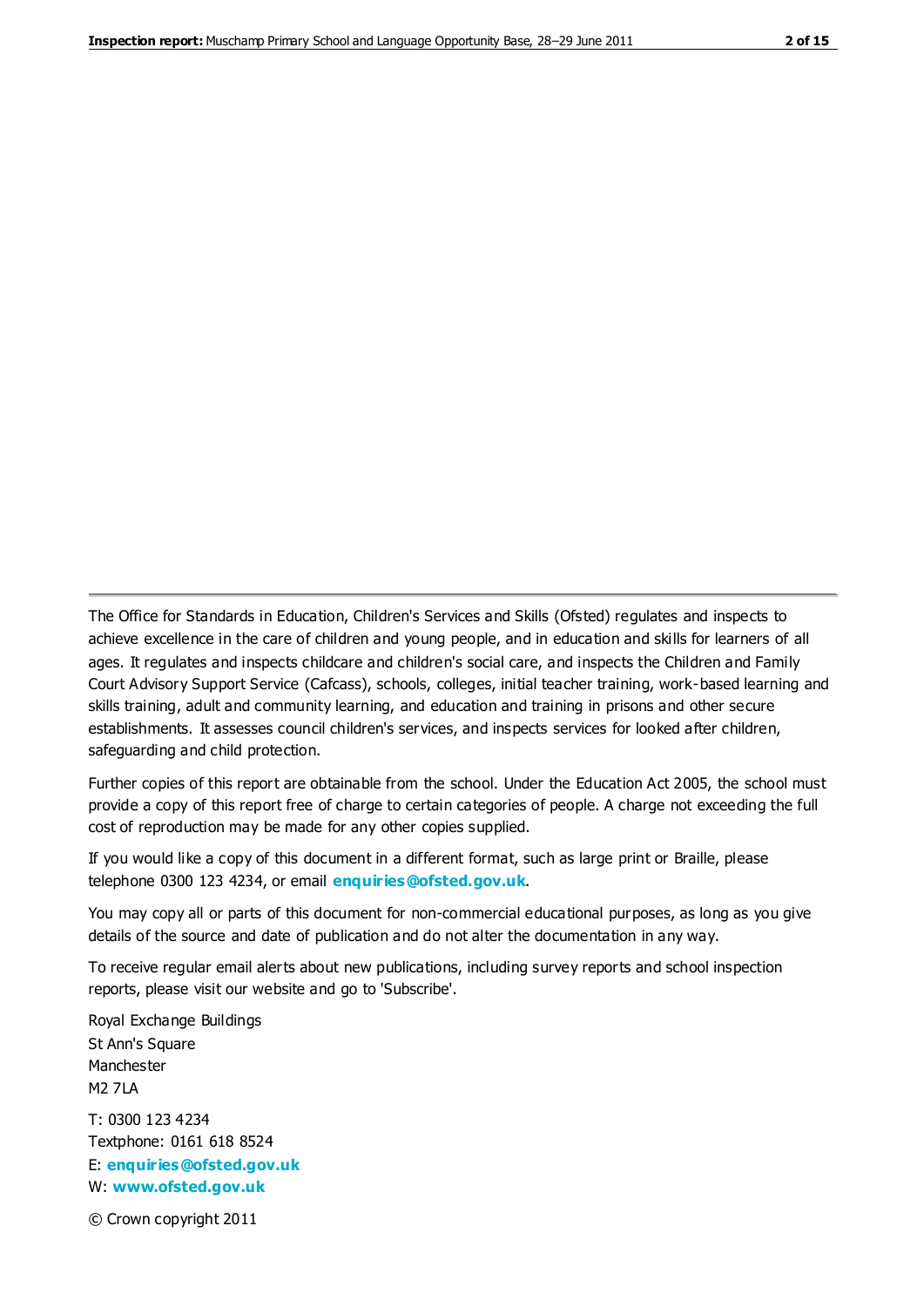# **Introduction**

This inspection was carried out by four additional inspectors. They visited 24 lessons taught by 14 teachers and they held meetings with senior leaders, members of the governing body, groups of pupils, and parents and carers. They observed the school's work, and looked at school development planning, pupils' assessment and tracking information, the governing body minutes, and other documentation related to the inspection. Additionally, they analysed questionnaires received from 61 parents and carers as well as others received from pupils.

The inspection team reviewed many aspects of the school's work. It looked in detail at a number of key areas.

- $\blacksquare$  The attainment and progress of pupils in Key Stage 1 in reading, writing and mathematics.
- The actions the school is taking to close the gap in attainment between English and mathematics at Key Stage 2.
- The impact leaders and managers are making to improve teaching and to raise standards in English and mathematics.
- The effectiveness of the actions the school has put into place to improve pupils' attendance.

# **Information about the school**

The school is much larger than most primary schools and serves pupils from the local community. The proportion of pupils who are known to be eligible for free school meals is higher than usual. The proportion of pupils who are from ethnic minority groups and who speak English as an additional language is higher than usual. The school has a 56-place Language Opportunity Base which serves pupils from a wider area. The pupils attending the Base spend time in mainstream classes and they receive specialist teaching in small groups also. All those pupils have statements of special educational needs and, consequently, the proportion of pupils at the school who have special educational needs and/or disabilities is higher than usual.

There have been several changes to the teaching team since the last inspection. The school is currently undergoing a major building programme to provide additional classroom accommodation in preparation for the school to expand. The school has gained a number of awards including Healthy Schools status and Gold Eco Award. There is a breakfast club, an after-school club and a children's centre which did not form part of this inspection.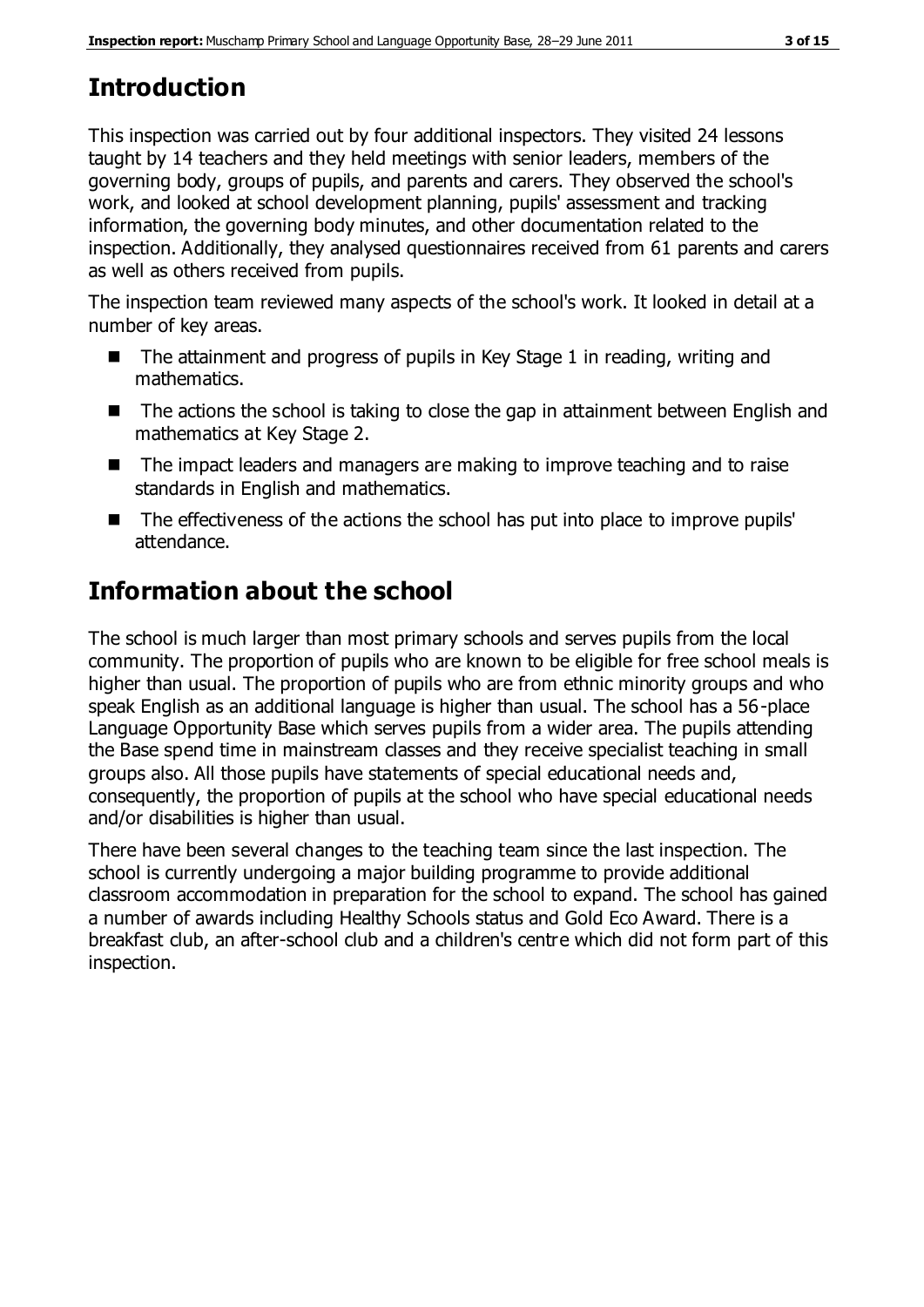**Inspection grades: 1 is outstanding, 2 is good, 3 is satisfactory, and 4 is inadequate** Please turn to the glossary for a description of the grades and inspection terms

# **Inspection judgements**

| Overall effectiveness: how good is the school?  |  |
|-------------------------------------------------|--|
| The school's capacity for sustained improvement |  |

# **Main findings**

This school provides a satisfactory quality of education for pupils. Pupils make satisfactory progress in English and mathematics as they move through the school, reaching standards that are broadly average by the end of Year 6. Attainment in reading, writing and mathematics for pupils at the end of Year 2 has improved and is now broadly average. Assessment information held by the school and work in pupils' books shows that, in some classes, pupils make good progress in English and mathematics, but that this is inconsistent across the school. Pupils who have special educational needs and/or disabilities and pupils who speak English as an additional language make good progress in relation to their starting points.

Pupils say they feel safe in school and that adults will listen to them and address their concerns. They have a good understanding of the need to adopt a healthy lifestyle and they enjoy the wide range of sporting activities which allow them to stay fit and healthy. The school has gained the award of Healthy School status in recognition of its work in this area. Pupils make a good contribution to the school and the local community. They enjoy taking on responsibilities within school, such as organising games for younger pupils at break-times. The school council gives pupils a voice in decision making and they report successes and the difference they make proudly. For example, they have initiated a healthy tuck shop at break times.

The quality of teaching is satisfactory overall, with some variations between classes and year groups. Where teaching is most effective, teachers use assessment information to plan lessons that are matched well to the needs of pupils. In less effective lessons, teachers do not provide activities that meet pupils' different learning needs and this has led to variable rates of progress. Scrutiny of pupils' work shows that teachers mark work thoroughly, but do not give pupils enough information about how to improve their work or what they need to learn next. Although it provides a wide range of experiences to enrich the curriculum, the curriculum is satisfactory because the development of skills and knowledge in some subjects is not planned for sequentially and teachers' timetables show an imbalance in the time given to some subjects.

The quality of care, guidance and support for pupils is good. Arrangements for safeguarding pupils are good and there are secure systems in place, including partnerships with parents, carers and external agencies, to support the specific needs of pupils. Parents and carers of pupils who have special educational needs and/or disabilities appreciate the work of the school. One parent summed up the typical view of such support; 'The school has really supported my child. I couldn't speak more highly of the school.' The school has been particularly successful in improving pupils' attendance and this is now above average.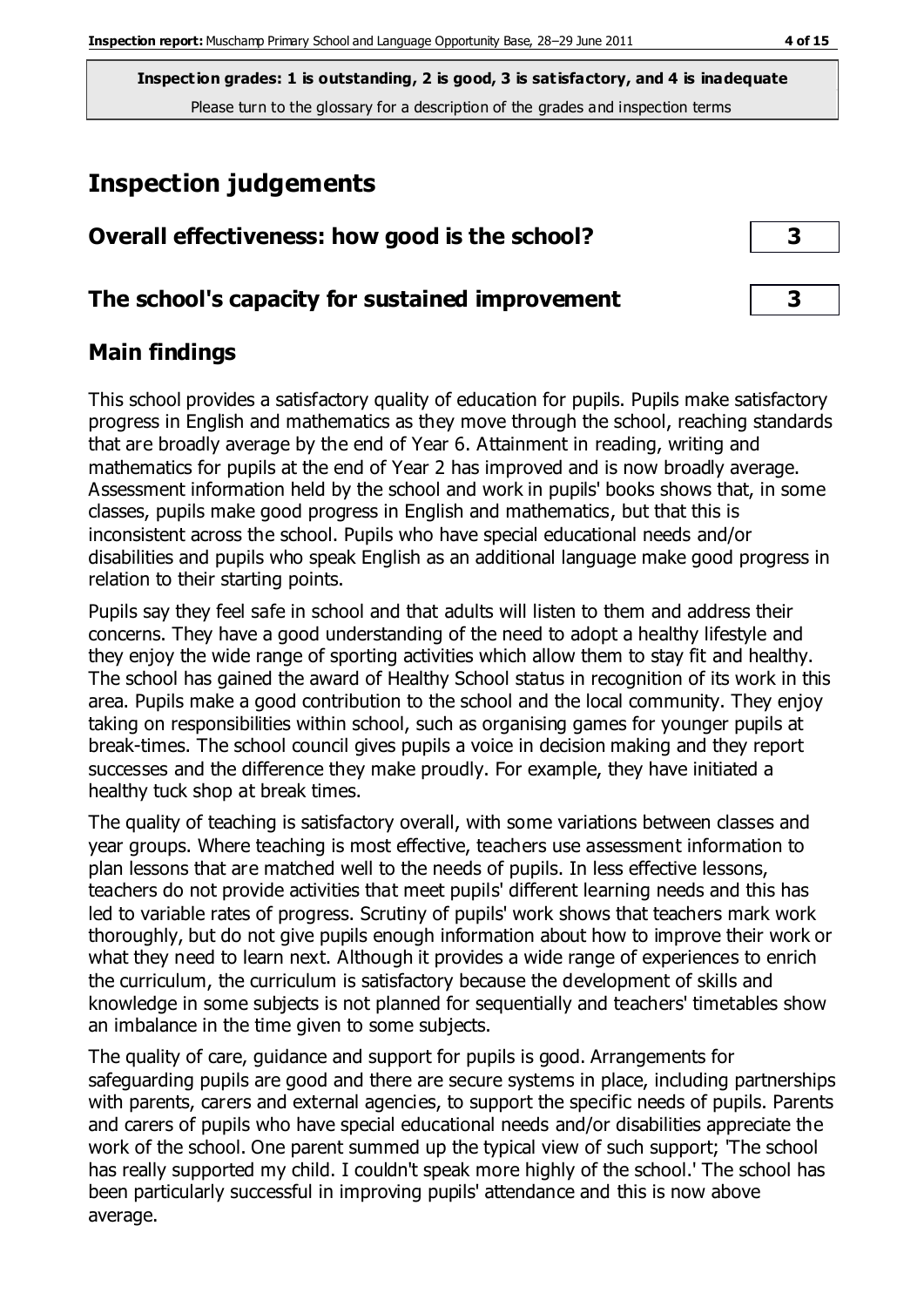### **Inspection grades: 1 is outstanding, 2 is good, 3 is satisfactory, and 4 is inadequate** Please turn to the glossary for a description of the grades and inspection terms

There have been some significant improvements to the Early Years Foundation Stage since the last inspection, although the overall effectiveness remains good. The new leader has introduced systems to observe and assess children's progress so that staff can plan activities that are matched better to the developmental needs of children. There is also consistent quality of planning between the Nursery and Reception classes so children now make good progress in their learning.

School leaders are ambitious and determined to bring about required improvements. They monitor the work of the school, but systems to do this are not as robust as they need to be, with aspects of underperformance not always identified quickly and tackled. Although self-evaluation is accurate and school leaders have a good understanding of the strengths and weaknesses of the school, development plans, particularly those relating to literacy, are too broad and lack specific targets for improvement. However, there have been some notable improvements since the last inspection, showing that the school has satisfactory capacity to improve further.

Up to 40% of the schools whose overall effectiveness is judged satisfactory may receive a monitoring visit by an Ofsted inspector before the next section 5 inspection.

# **What does the school need to do to improve further?**

- Improve the quality of teaching from satisfactory to good by:
	- making better use of assessment information to plan lessons that are matched well to pupils' learning needs, particularly for the more able
	- informing pupils about what they need to do to improve their work and giving them opportunities to respond to teachers' comments when marking their books, particularly in writing
	- raising teachers' expectations for what pupils can achieve.
- **IMPROVE the quality of the curriculum by:** 
	- $\overline{\phantom{0}}$ revising teachers' timetables so that pupils get a better balance of different subjects
	- planning to ensure that pupils learn skills and knowledge sequentially and  $\overline{\phantom{0}}$ progressively
	- providing more opportunities to link subjects together so that pupils can use their writing skills when learning about other subjects.
- $\blacksquare$  Improve the quality of leadership and management by:
	- developing action plans with specific targets for improvement that are closely linked to raising standards and progress in English and mathematics
	- increasing the rigour with which senior leaders monitor and evaluate the work of the school.

# **Outcomes for individuals and groups of pupils 3**

Pupils make satisfactory progress and they reach standards that are broadly average in English and mathematics by the end of Year 6. Attainment in writing is generally lower than in reading and mathematics across the school. Although pupils reach similar levels of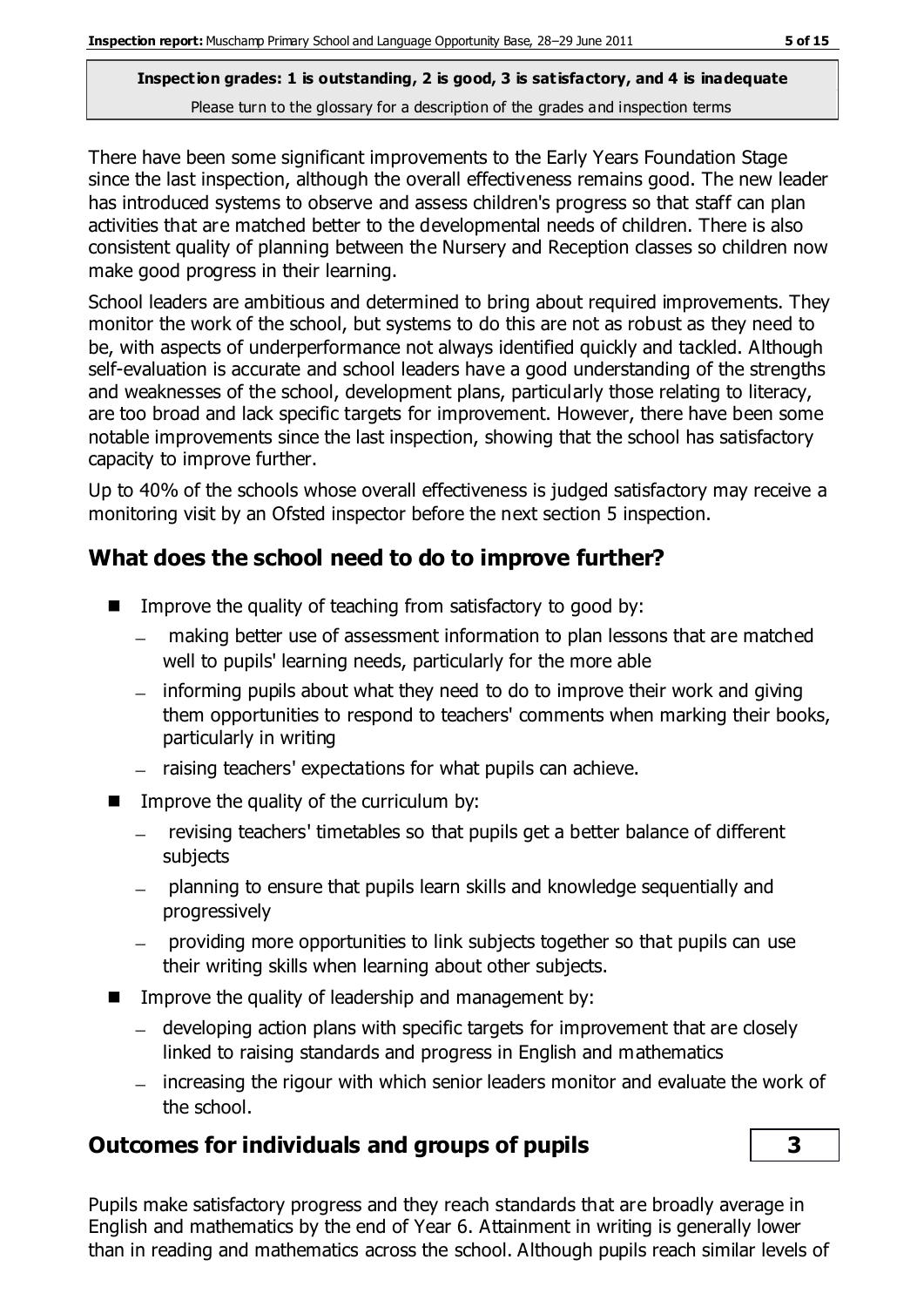attainment in English and mathematics at Level 4 and the gap between pupils' performance between the two subjects is closing, more-able pupils perform better in mathematics than in English. Scrutiny of pupils' work shows that the pupils' basic skills in spelling, punctuation and handwriting are underdeveloped and this slows their progress in writing.

Girls do better than boys in English and mathematics, although the gap is closing.

Pupils who speak English as an additional language make good progress and attain standards that are sometimes higher than their classmates because they receive good support from highly skilled teaching assistants who support their development in English. The Language Opportunity Base provides effective specialist support for pupils who have language and communication difficulties and. Consequently. they make good progress in English and mathematics and in social development. Pupils enjoy their lessons and most say that teachers make lessons fun. That was seen in one lesson in which pupils had to debate the issues of whether or not women should have been given the right to vote in 1928. However, some pupils, particularly those who are more able, say that the activities they are expected to do are sometimes too easy and this slows the progress they make.

Pupils are friendly and they say there is little bullying and that, should an incident arise, it will be dealt with quickly and fairly by adults. Incidents of racist behaviour are rare and pupils from all backgrounds get on well together. Pupils' behaviour is satisfactory. In those lessons when they are challenged with interesting activities, the pupils behave well and remain on task. In less effective lessons, they become fidgety and restless. Outside of lessons, a few pupils are too boisterous and do not behave well when unsupervised. Pupils care about their community and will initiate fund-raising activities for local charities. They have recently been awarded the Gold Eco Award for their commitment to improving the environment and making their school community more sustainable. Their spiritual moral, social and cultural development is satisfactory.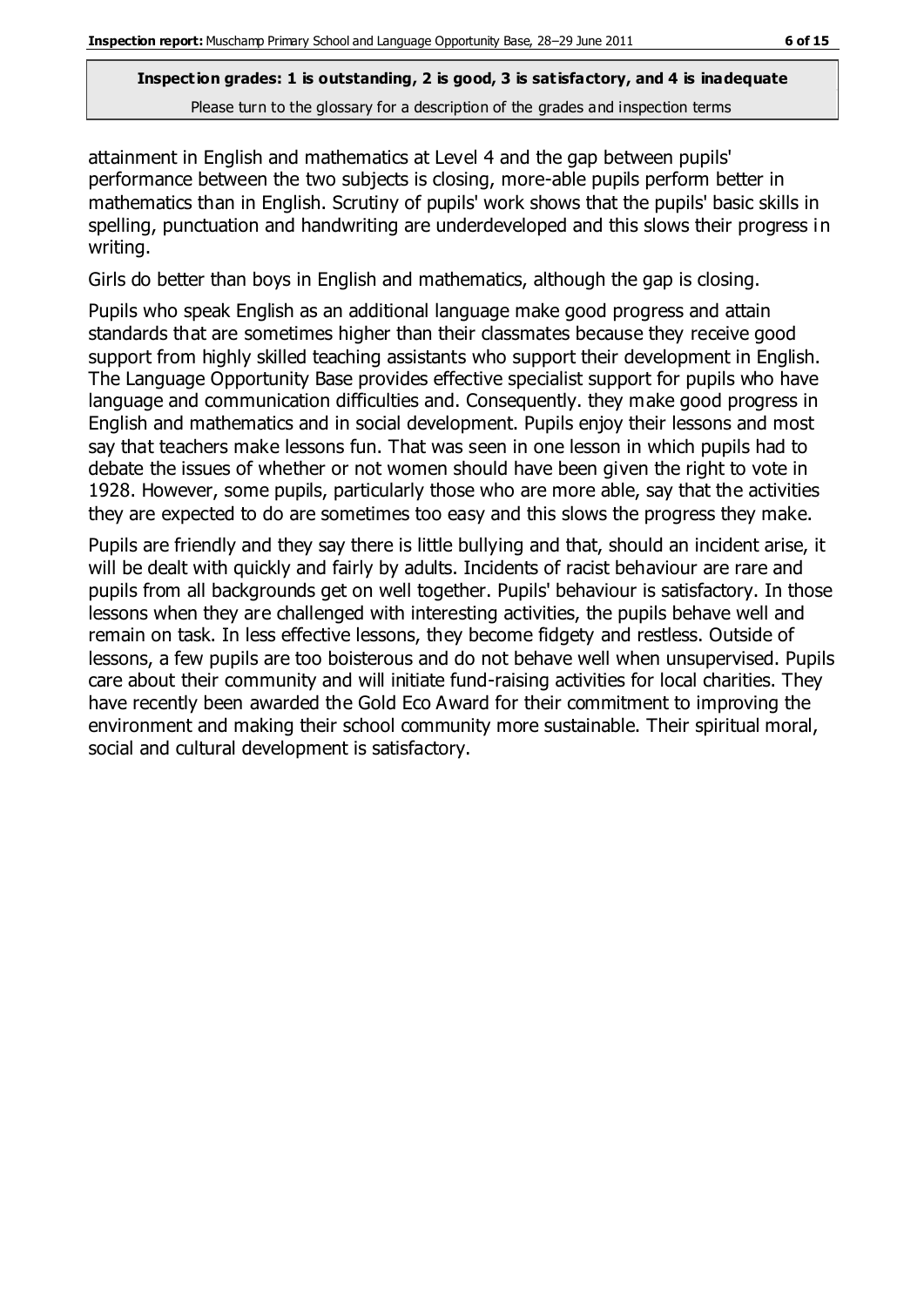Please turn to the glossary for a description of the grades and inspection terms

#### These are the grades for pupils' outcomes

| Pupils' achievement and the extent to which they enjoy their learning                                                     | 3             |
|---------------------------------------------------------------------------------------------------------------------------|---------------|
| Taking into account:<br>Pupils' attainment <sup>1</sup>                                                                   | 3             |
| The quality of pupils' learning and their progress                                                                        | 3             |
| The quality of learning for pupils with special educational needs and/or disabilities<br>and their progress               | 2             |
| The extent to which pupils feel safe                                                                                      | 2             |
| Pupils' behaviour                                                                                                         | 3             |
| The extent to which pupils adopt healthy lifestyles                                                                       | 2             |
| The extent to which pupils contribute to the school and wider community                                                   | 2             |
| The extent to which pupils develop workplace and other skills that will contribute to<br>their future economic well-being | 3             |
| Taking into account:<br>Pupils' attendance <sup>1</sup>                                                                   | $\mathcal{P}$ |
| The extent of pupils' spiritual, moral, social and cultural development                                                   | 3             |

<sup>1</sup> The grades for attainment and attendance are: 1 is high; 2 is above average; 3 is broadly average; and 4 is low

# **How effective is the provision?**

During the inspection, the quality of teaching varied. In the better lessons, the pace was brisk and effective questioning by teachers engaged pupils' interest. For example, in one lesson, the teacher provided a mathematical problem for pupils to solve, involving converting percentages to fractions, and challenged them by asking them to explain how they arrived at the answer. Most teachers plan their lessons with clear learning objectives so that pupils know what they are expected to learn. However, not all teachers make enough use of assessment information to match activities to the different needs of pupils. Marking, though regular, does not always provide pupils with enough information about how to improve. In a minority of lessons, teachers have low expectations of the pupils and there are few opportunities for pupils to record their work independently because too much use is made of photocopied resource sheets.

Although the curriculum meets all statutory requirements, in a few classes, there is too little time given to subjects such as art, history and design technology. Although there is a strong focus on literacy and numeracy, there are insufficient opportunities for pupils to use these skills when learning about other subjects. Teachers make good use of local places of interest, such as Hampton Court Palace and the local mosque, to enrich the curriculum. Partnerships with organisations such as the Sutton Music Service provide additional music tuition which offers opportunities for pupils to participate in a music festival at the Fairfield Hall. That makes a satisfactory contribution to their cultural development.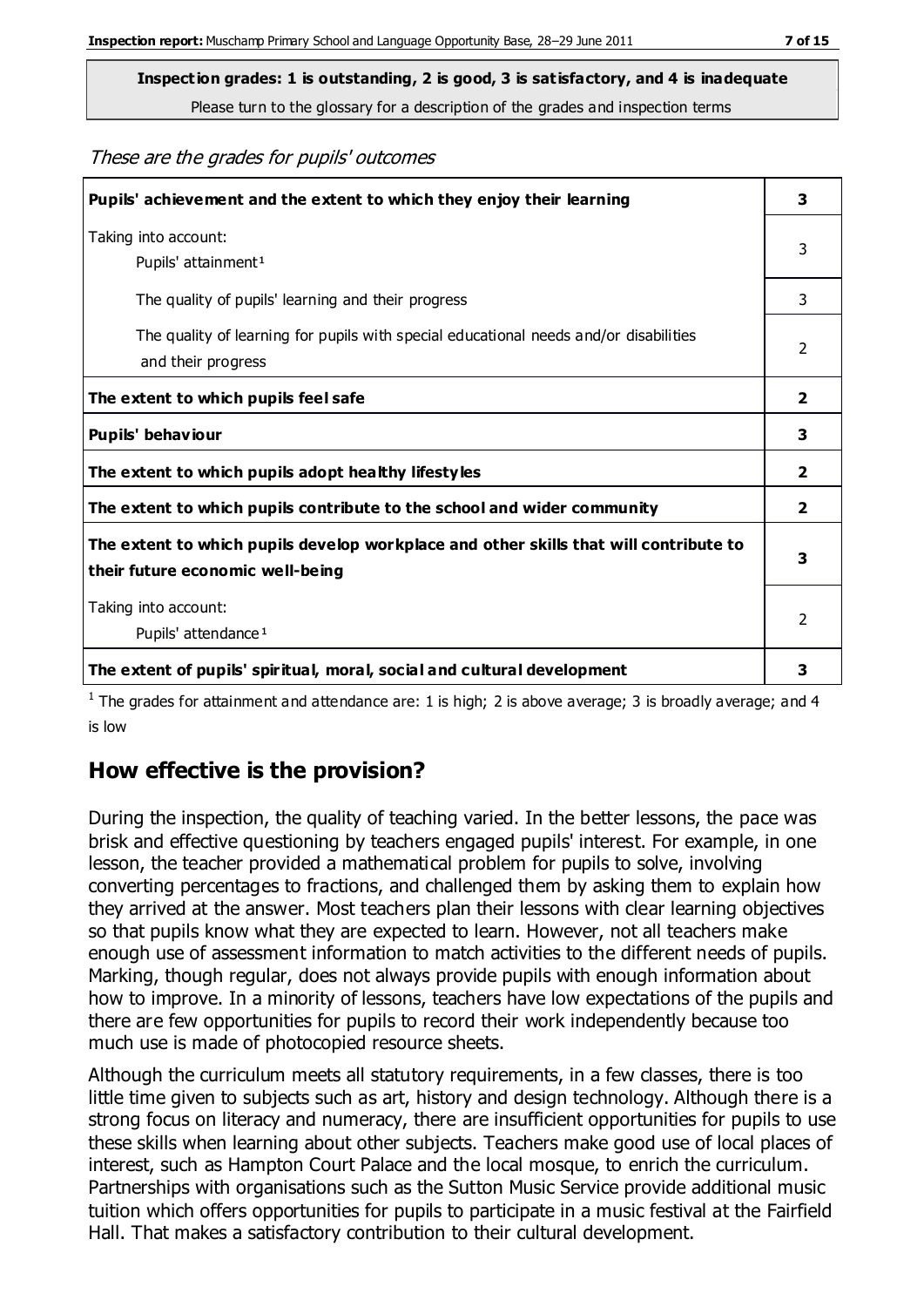#### **Inspection grades: 1 is outstanding, 2 is good, 3 is satisfactory, and 4 is inadequate** Please turn to the glossary for a description of the grades and inspection terms

Pupils, parents and carers appreciate the good care, guidance and support, especially for those whose circumstances may make them more vulnerable. The school has successfully worked hard with parents and carers and the education welfare service to improve pupils' attendance. Staff in the Language Opportunity Base provide good academic and emotional support to pupils. That helps those who find some aspects of school difficult to access learning and to join mainstream lessons for most of the school day. Arrangements for child protection are good and recent improvements to the school site have improved the safety of pupils. One parent wrote 'The school has good facilities and there have been noticeable improvements to the playground, security and our child's classroom.' Good links with the breakfast club, after-school club and the children's centre help the school ensure children can progress well in the Nursery and that all pupils make a good start to the day and access a wide range of carefully organised activities at the end of the day.

These are the grades for the quality of provision

| The quality of teaching                                                                                    |  |
|------------------------------------------------------------------------------------------------------------|--|
| Taking into account:<br>The use of assessment to support learning                                          |  |
| The extent to which the curriculum meets pupils' needs, including, where relevant,<br>through partnerships |  |
| The effectiveness of care, guidance and support                                                            |  |

# **How effective are leadership and management?**

School leaders share a common sense of purpose, which is to develop the potential of each pupil fully. With that in mind, they have put into place initiatives to improve provision for pupils, but, owing to changes to the staff team, these have not yet been embedded across the school. Actions to improve the quality of teaching have had some success as the proportion of teaching judged to be good has increased. However, there is not enough rigour in monitoring the work in pupils' books and this is slowing the impact of leaders' work. The school improvement plan has been created in consultation with staff and members of the governing body and contains appropriate priorities for improvements. Although middle leaders have developed action plans to raise attainment in English and mathematics, these lack specific targets and actions for improvement. The governing body provides a satisfactory balance of support and challenge and is now ready to take a more active role in shaping the strategic direction of the school.

There are thorough procedures for ensuring the safeguarding of pupils. Staff receive upto-date training from the child protection officer and all visitors to school are checked carefully. While parents and carers are welcomed into the school, the school recognises that more should be done to encourage them to take a more active role in supporting their children's learning. Although the promotion of equality of opportunity is central to the school's ethos and values, the variable progress made by some groups of pupils as they move through the school means that this is satisfactory rather than good. The school promotes community cohesion adequately, but opportunities are missed to capitalise on pupils' backgrounds to enhance their understanding of the faiths, beliefs and lives of others in more diverse parts of the United Kingdom and the wider world.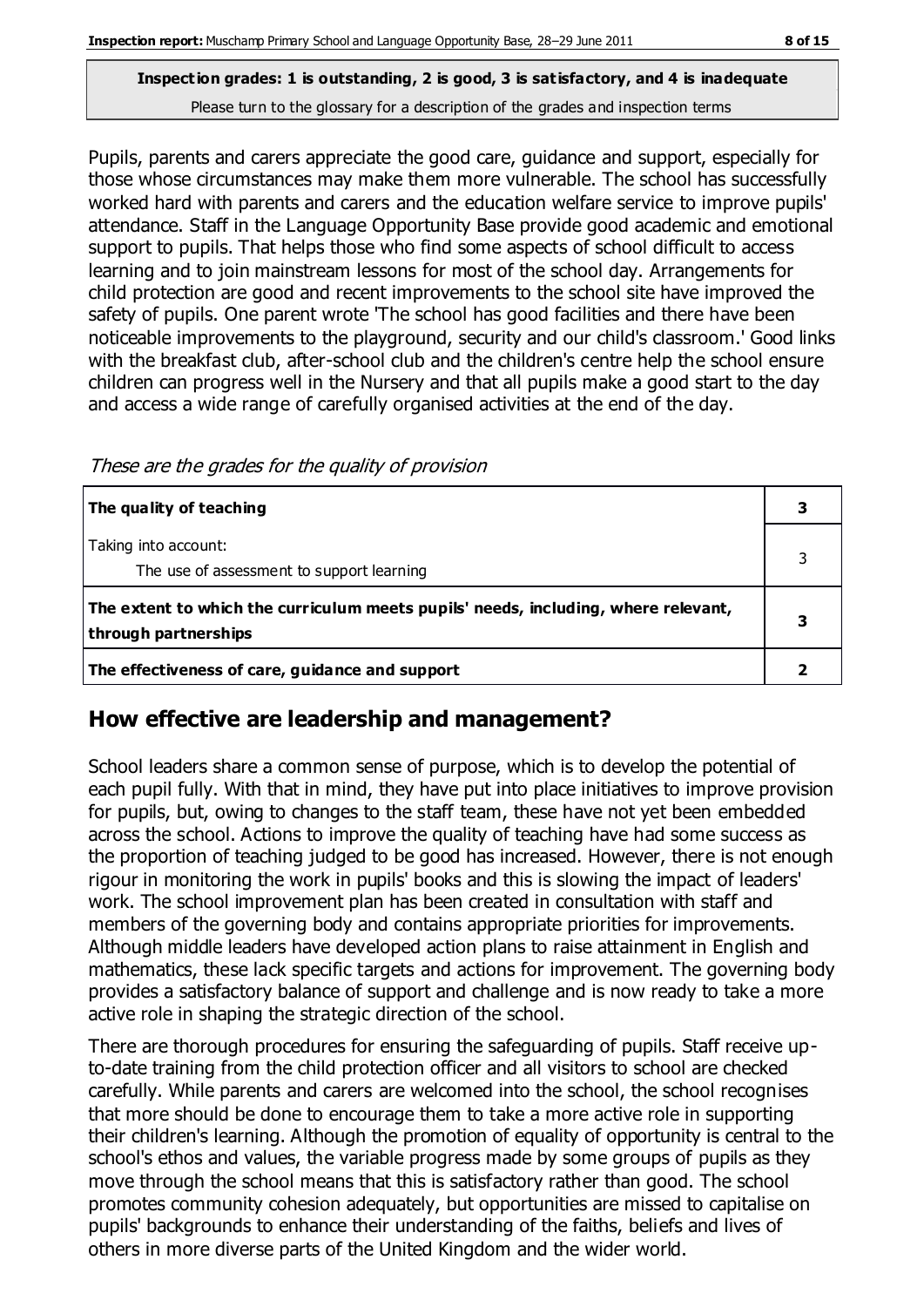**The effectiveness of leadership and management in embedding ambition and driving improvement 3** Taking into account: The leadership and management of teaching and learning 3 **The effectiveness of the governing body in challenging and supporting the school so that weaknesses are tackled decisively and statutory responsibilities met 3 The effectiveness of the school's engagement with parents and carers 3 The effectiveness of partnerships in promoting learning and well-being 2 The effectiveness with which the school promotes equality of opportunity and tackles discrimination 3 The effectiveness of safeguarding procedures 2 The effectiveness with which the school promotes community cohesion 3 The effectiveness with which the school deploys resources to achieve value for money 3**

#### These are the grades for leadership and management

# **Early Years Foundation Stage**

Children in the Nursery start with skills levels below those expected for their age, but they make good progress in all aspects of their development. That is because the new leader has improved systems to assess and track children's progress so that staff can set suitably challenging activities to meet the children's individual needs. Staff work closely as a team and they provide good support for children who have special educational needs and/or disabilities, as well as for those children who speak English as an additional language. There is a good balance of activities that are led by staff and those that children can select for themselves. Interventions by adults to develop children's learning are of high quality. For example, during the inspection, children were hunting in the jungle for wild animals and adults supported them sensitively in identifying and naming the different animals they 'discovered'.

The learning environment, both indoors and outside, is bright and attractive, with a good range of quality resources and equipment to develop children's skills. Children get on well together and they are able to share and to take turns. They are developing good learning skills, such as independence, cooperation and resilience. Many are able to work for reasonably long periods of time. For example, a small group of children were observed making animal masks and they were absorbed in colouring them in and were excited about wearing them. Parents and carers are given good-quality information about what they can do to help their children at home and this has strengthened the quality of relationships with parents and carers. One parent wrote 'In my experience, both Nursery and Reception stage have been brilliant. They take time to talk to parents and have helped my daughter to settle well and gain independence. I feel that the Early Years team is very effective and approachable.' The leader has a good understanding of what more needs to be done and has developed an action plan to show how it is to be achieved.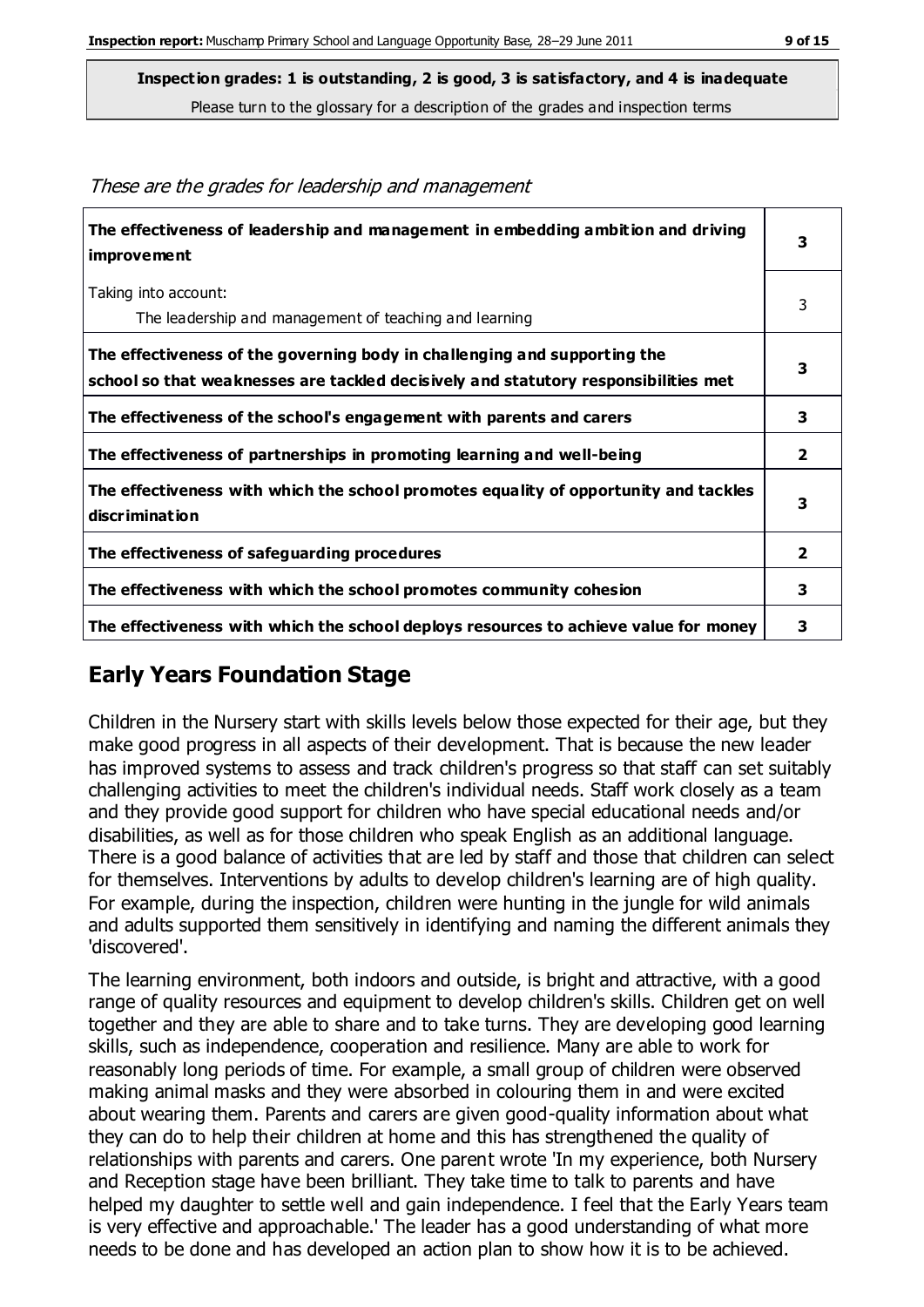**Inspection grades: 1 is outstanding, 2 is good, 3 is satisfactory, and 4 is inadequate**

Please turn to the glossary for a description of the grades and inspection terms

These are the grades for the Early Years Foundation Stage

| <b>Overall effectiveness of the Early Years Foundation Stage</b>                      |  |  |
|---------------------------------------------------------------------------------------|--|--|
| Taking into account:<br>Outcomes for children in the Early Years Foundation Stage     |  |  |
| The quality of provision in the Early Years Foundation Stage                          |  |  |
| The effectiveness of leadership and management of the Early Years Foundation<br>Stage |  |  |

### **Views of parents and carers**

The number of questionnaires received from parents and carers was lower than average. Of the parents and carers who responded to the questionnaire, most said that their children enjoyed school, that teaching was good and that their children were making good progress. They felt that their children were safe and were well prepared for their futures. A small minority expressed concern that the school did not always deal with unacceptable behaviour. Inspectors found during this inspection that, while a few pupils did not always behave well when they were not supervised, behaviour was satisfactory overall. Pupils are confident that any concerns they have will be addressed by members of staff.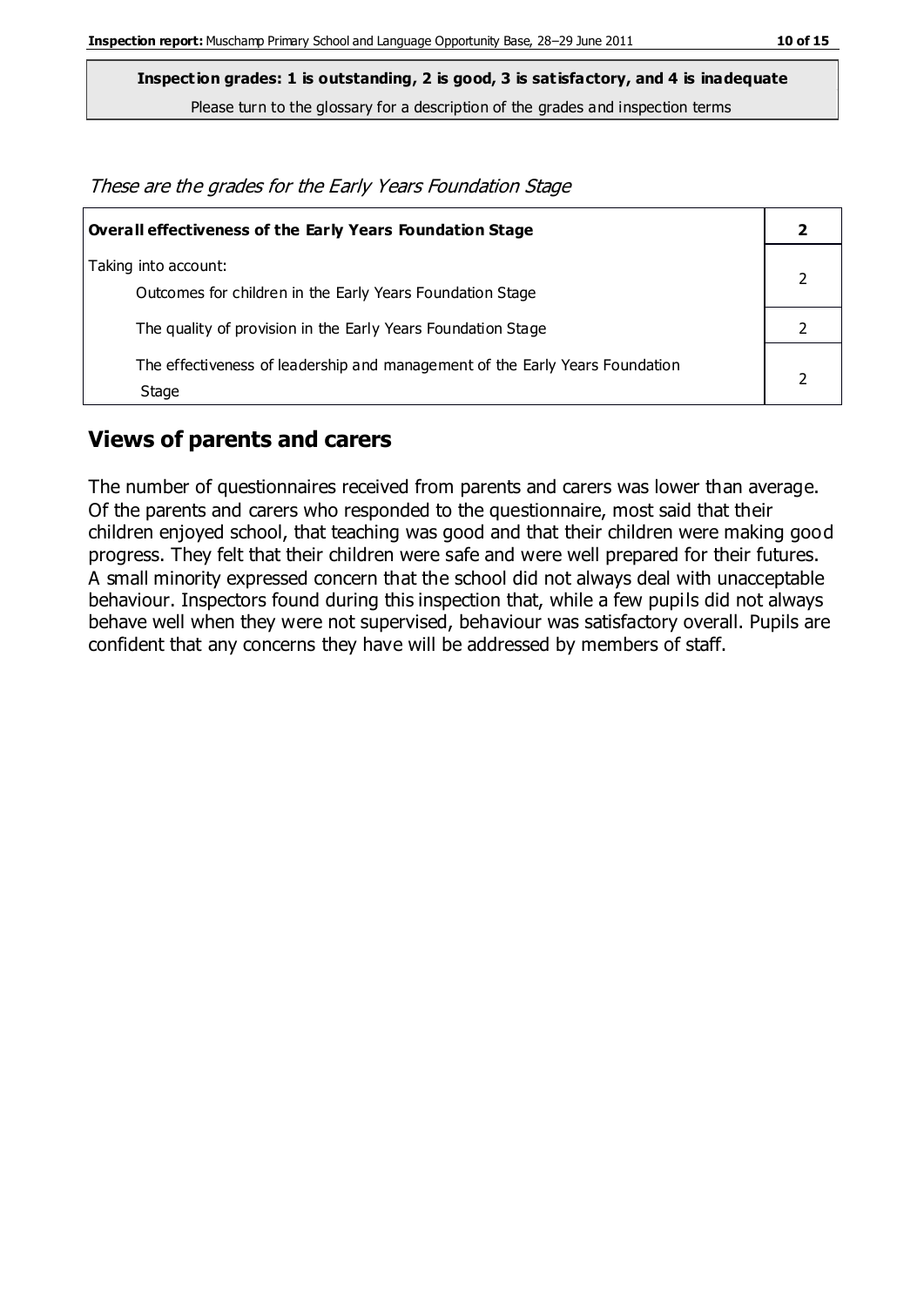#### **Responses from parents and carers to Ofsted's questionnaire**

Ofsted invited all the registered parents and carers of pupils registered at Muschamp Primary School and Language Opportunity Base to complete a questionnaire about their views of the school.

In the questionnaire, parents and carers were asked to record how strongly they agreed with 13 statements about the school.

The inspection team received 61 completed questionnaires by the end of the on-site inspection. In total, there are 425 pupils registered at the school.

| <b>Statements</b>                                                                                                                                                                                                                                       | <b>Strongly</b><br>agree |               | <b>Agree</b> |               | <b>Disagree</b> |                | <b>Strongly</b><br>disagree |                |
|---------------------------------------------------------------------------------------------------------------------------------------------------------------------------------------------------------------------------------------------------------|--------------------------|---------------|--------------|---------------|-----------------|----------------|-----------------------------|----------------|
|                                                                                                                                                                                                                                                         | <b>Total</b>             | $\frac{1}{2}$ | <b>Total</b> | $\frac{1}{2}$ | <b>Total</b>    | $\frac{1}{2}$  | <b>Total</b>                | $\frac{1}{2}$  |
| My child enjoys school                                                                                                                                                                                                                                  | 38                       | 62            | 17           | 28            | $\mathbf{1}$    | $\overline{2}$ | $\mathbf 0$                 | $\mathbf 0$    |
| The school keeps my child<br>safe                                                                                                                                                                                                                       | 32                       | 52            | 21           | 34            | 0               | $\mathbf 0$    | $\overline{2}$              | 3              |
| My school informs me about<br>my child's progress                                                                                                                                                                                                       | 26                       | 43            | 27           | 44            | $\overline{2}$  | 3              | $\mathbf 0$                 | $\mathbf 0$    |
| My child is making enough<br>progress at this school                                                                                                                                                                                                    | 26                       | 43            | 26           | 43            | $\overline{2}$  | 3              | $\mathbf 0$                 | $\mathbf 0$    |
| The teaching is good at this<br>school                                                                                                                                                                                                                  | 31                       | 51            | 25           | 41            | 0               | $\mathbf 0$    | $\mathbf 0$                 | $\mathbf 0$    |
| The school helps me to<br>support my child's learning                                                                                                                                                                                                   | 26                       | 43            | 25           | 41            | 4               | $\overline{7}$ | $\mathbf 0$                 | $\mathbf 0$    |
| The school helps my child to<br>have a healthy lifestyle                                                                                                                                                                                                | 15                       | 25            | 38           | 62            | $\overline{2}$  | 3              | $\mathbf 0$                 | $\mathbf 0$    |
| The school makes sure that<br>my child is well prepared for<br>the future (for example<br>changing year group,<br>changing school, and for<br>children who are finishing<br>school, entering further or<br>higher education, or entering<br>employment) | 24                       | 39            | 24           | 39            | $\pmb{0}$       | $\mathbf 0$    | $\mathbf 0$                 | $\mathbf 0$    |
| The school meets my child's<br>particular needs                                                                                                                                                                                                         | 18                       | 30            | 31           | 51            | 3               | 5              | $\mathbf{1}$                | $\overline{2}$ |
| The school deals effectively<br>with unacceptable behaviour                                                                                                                                                                                             | 14                       | 23            | 28           | 46            | 10              | 16             | 4                           | $\overline{7}$ |
| The school takes account of<br>my suggestions and concerns                                                                                                                                                                                              | 23                       | 38            | 26           | 43            | 4               | 7              | $\Omega$                    | 0              |
| The school is led and<br>managed effectively                                                                                                                                                                                                            | 19                       | 31            | 30           | 49            | $\overline{2}$  | 3              | $\overline{2}$              | 3              |
| Overall, I am happy with my<br>child's experience at this<br>school                                                                                                                                                                                     | 28                       | 46            | 22           | 36            | $\overline{2}$  | 3              | $\mathbf{1}$                | $\overline{2}$ |

The table above summarises the responses that parents and carers made to each statement. The percentages indicate the proportion of parents and carers giving that response out of the total number of completed questionnaires. Where one or more parents and carers chose not to answer a particular question, the percentages will not add up to 100%.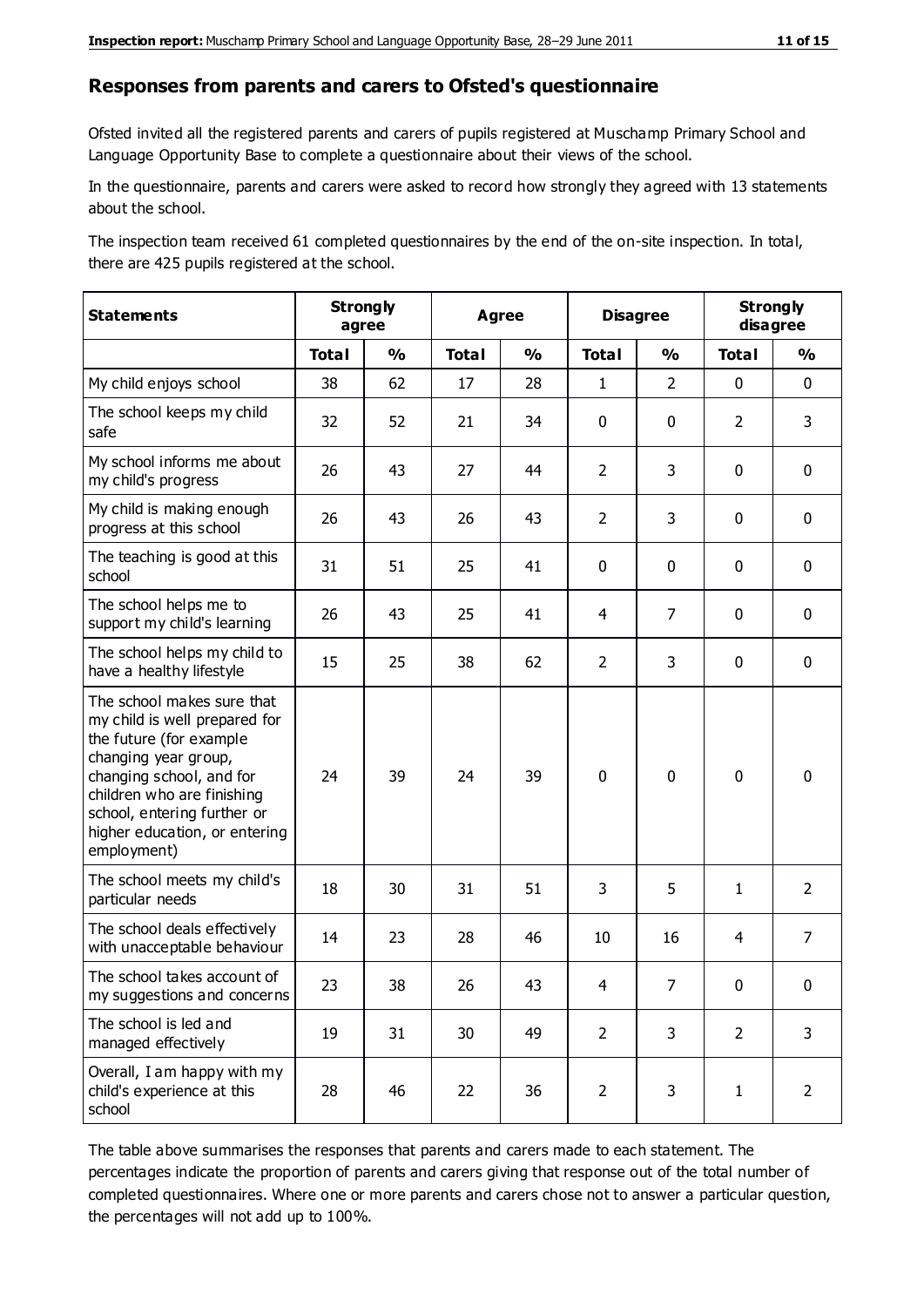# **Glossary**

| Grade   | <b>Judgement</b> | <b>Description</b>                                                                                                                                                                                                            |
|---------|------------------|-------------------------------------------------------------------------------------------------------------------------------------------------------------------------------------------------------------------------------|
| Grade 1 | Outstanding      | These features are highly effective. An outstanding school<br>provides exceptionally well for all its pupils' needs.                                                                                                          |
| Grade 2 | Good             | These are very positive features of a school. A school that<br>is good is serving its pupils well.                                                                                                                            |
| Grade 3 | Satisfactory     | These features are of reasonable quality. A satisfactory<br>school is providing adequately for its pupils.                                                                                                                    |
| Grade 4 | Inadequate       | These features are not of an acceptable standard. An<br>inadequate school needs to make significant improvement<br>in order to meet the needs of its pupils. Ofsted inspectors<br>will make further visits until it improves. |

### **What inspection judgements mean**

### **Overall effectiveness of schools**

|                       | Overall effectiveness judgement (percentage of schools) |      |                     |                   |
|-----------------------|---------------------------------------------------------|------|---------------------|-------------------|
| <b>Type of school</b> | <b>Outstanding</b>                                      | Good | <b>Satisfactory</b> | <b>Inadequate</b> |
| Nursery schools       | 46                                                      | 48   | 6                   |                   |
| Primary schools       | 6                                                       | 47   | 40                  | 7                 |
| Secondary schools     | 12                                                      | 39   | 38                  | 11                |
| Sixth forms           | 13                                                      | 42   | 41                  | 3                 |
| Special schools       | 28                                                      | 49   | 19                  | 4                 |
| Pupil referral units  | 14                                                      | 45   | 31                  | 10                |
| All schools           | 10                                                      | 46   | 37                  |                   |

New school inspection arrangements were introduced on 1 September 2009. This means that inspectors now make some additional judgements that were not made previously.

The data in the table above are for the period 1 September 2010 to 31 December 2010 and are consistent with the latest published official statistics about maintained school inspection outcomes (see **[www.ofsted.gov.uk](http://www.ofsted.gov.uk/)**).

The sample of schools inspected during 2010/11 was not representative of all schools nationally, as weaker schools are inspected more frequently than good or outstanding schools.

Percentages are rounded and do not always add exactly to 100.

Sixth form figures reflect the judgements made for the overall effectiveness of the sixth form in secondary schools, special schools and pupil referral units.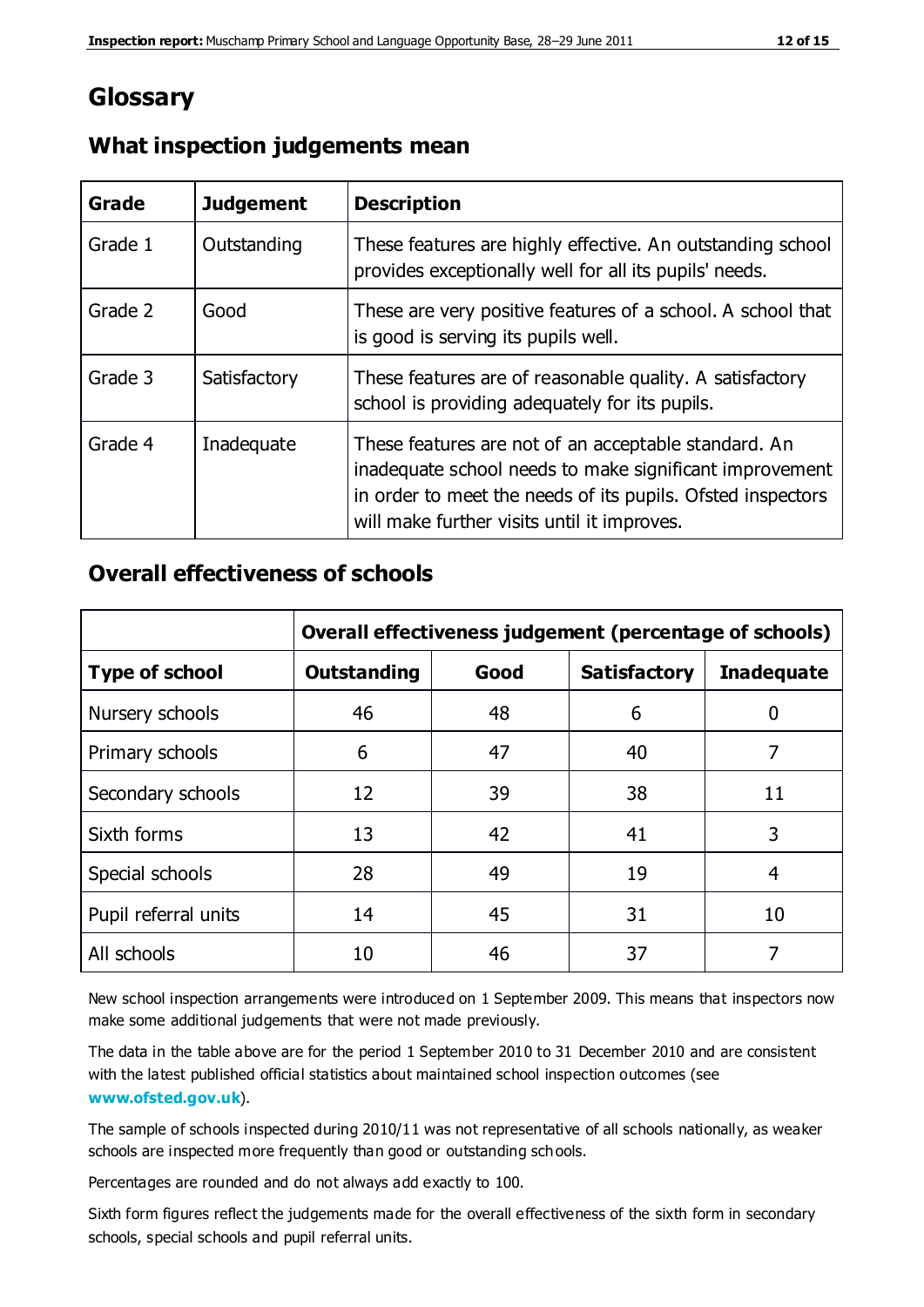# **Common terminology used by inspectors**

| Achievement:               | the progress and success of a pupil in their learning,<br>development or training.                                                                                                                                                          |
|----------------------------|---------------------------------------------------------------------------------------------------------------------------------------------------------------------------------------------------------------------------------------------|
| Attainment:                | the standard of the pupils' work shown by test and<br>examination results and in lessons.                                                                                                                                                   |
| Capacity to improve:       | the proven ability of the school to continue<br>improving. Inspectors base this judgement on what<br>the school has accomplished so far and on the quality<br>of its systems to maintain improvement.                                       |
| Leadership and management: | the contribution of all the staff with responsibilities,<br>not just the headteacher, to identifying priorities,<br>directing and motivating staff and running the school.                                                                  |
| Learning:                  | how well pupils acquire knowledge, develop their<br>understanding, learn and practise skills and are<br>developing their competence as learners.                                                                                            |
| Overall effectiveness:     | inspectors form a judgement on a school's overall<br>effectiveness based on the findings from their<br>inspection of the school. The following judgements,<br>in particular, influence what the overall effectiveness<br>judgement will be. |
|                            | The school's capacity for sustained<br>improvement.                                                                                                                                                                                         |
|                            | Outcomes for individuals and groups of pupils.                                                                                                                                                                                              |
|                            | The quality of teaching.                                                                                                                                                                                                                    |
|                            | The extent to which the curriculum meets<br>pupils' needs, including, where relevant,<br>through partnerships.                                                                                                                              |
|                            | The effectiveness of care, guidance and<br>support.                                                                                                                                                                                         |
| Progress:                  | the rate at which pupils are learning in lessons and<br>over longer periods of time. It is often measured by<br>comparing the pupils' attainment at the end of a key                                                                        |

stage with their attainment when they started.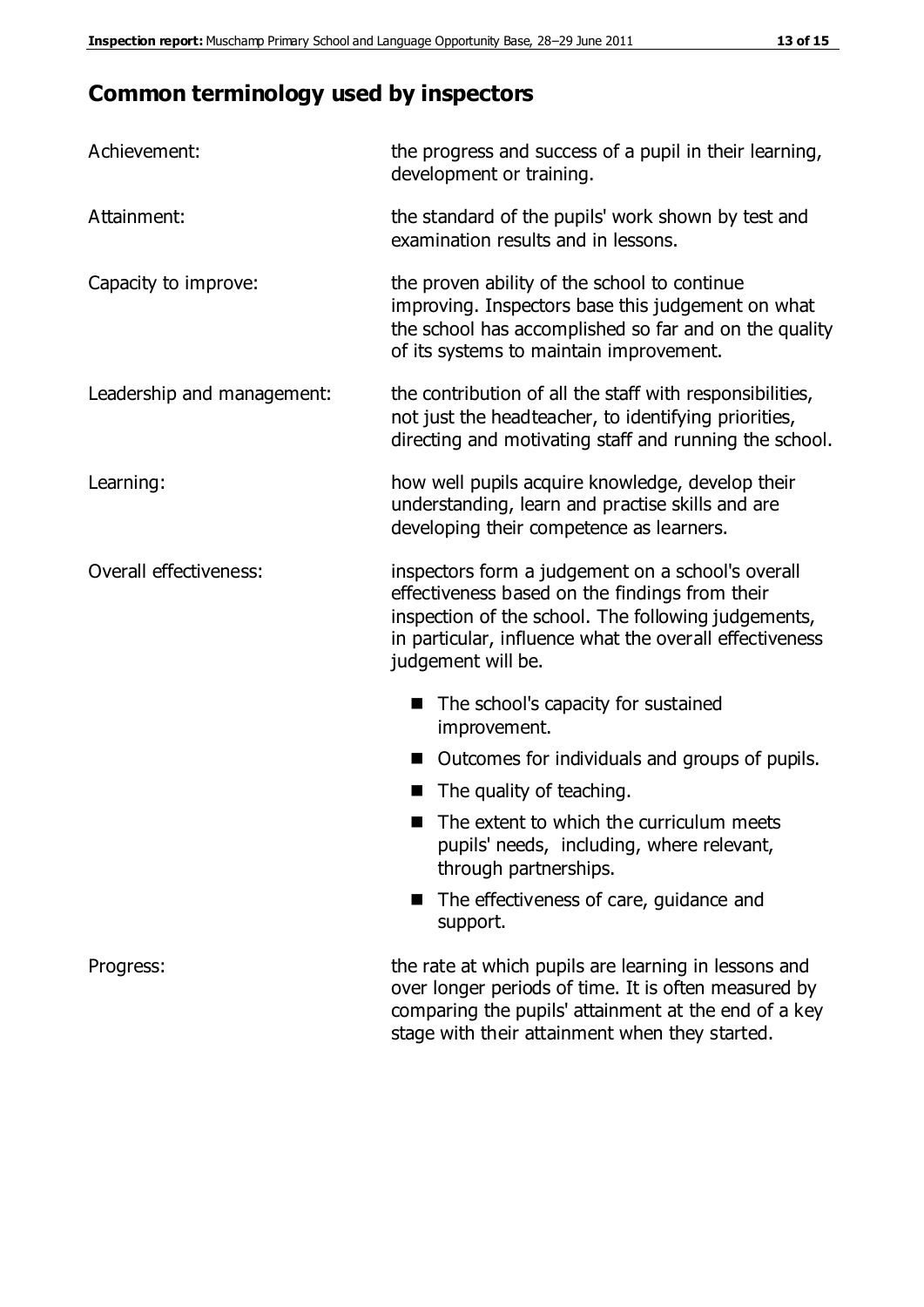### **This letter is provided for the school, parents and carers to share with their children. It describes Ofsted's main findings from the inspection of their school.**

1 July 2011

#### Dear Pupils

#### **Inspection of Muschamp Primary School and Language Opportunity Base, Carshalton SM5 2SE**

Thank you for making us so welcome when we visited your school recently. We enjoyed meeting you all and hearing what you had to say about your school.

We found that your school provides you with a satisfactory standard of education. The school is bright and attractive and the outdoor area is well equipped, with plenty of activities for you to do at break-times. You told us that you feel safe in school and that you understand about the need to eat healthy foods and to take plenty of exercise. A few of you told us that your lessons are sometimes too easy and we found that many of you could be doing better, particularly in writing.

These are some of the things we have asked your school leaders to do to improve your school.

- Use assessment information to plan lessons that are matched to your learning needs better and to give you more guidance on what you need to learn next.
- Review the lesson timetables to give you more time to learn about other subjects such as art, science and history, and to plan these lessons so that you develop your skills sequentially and progressively.
- Develop more systematic methods to check how well your school is doing to improve your learning and to plan more effectively how to improve your attainment in English and mathematics.

All of you can help your teachers to make your school better by asking them for harder work and by asking them how you can improve your work and what you need to learn next. We are sure you will do all you can to help your school leaders to make your school even better and we wish you all the very best for the future.

Yours sincerely

Joy Considine

Lead inspector (on behalf of the inspection team)